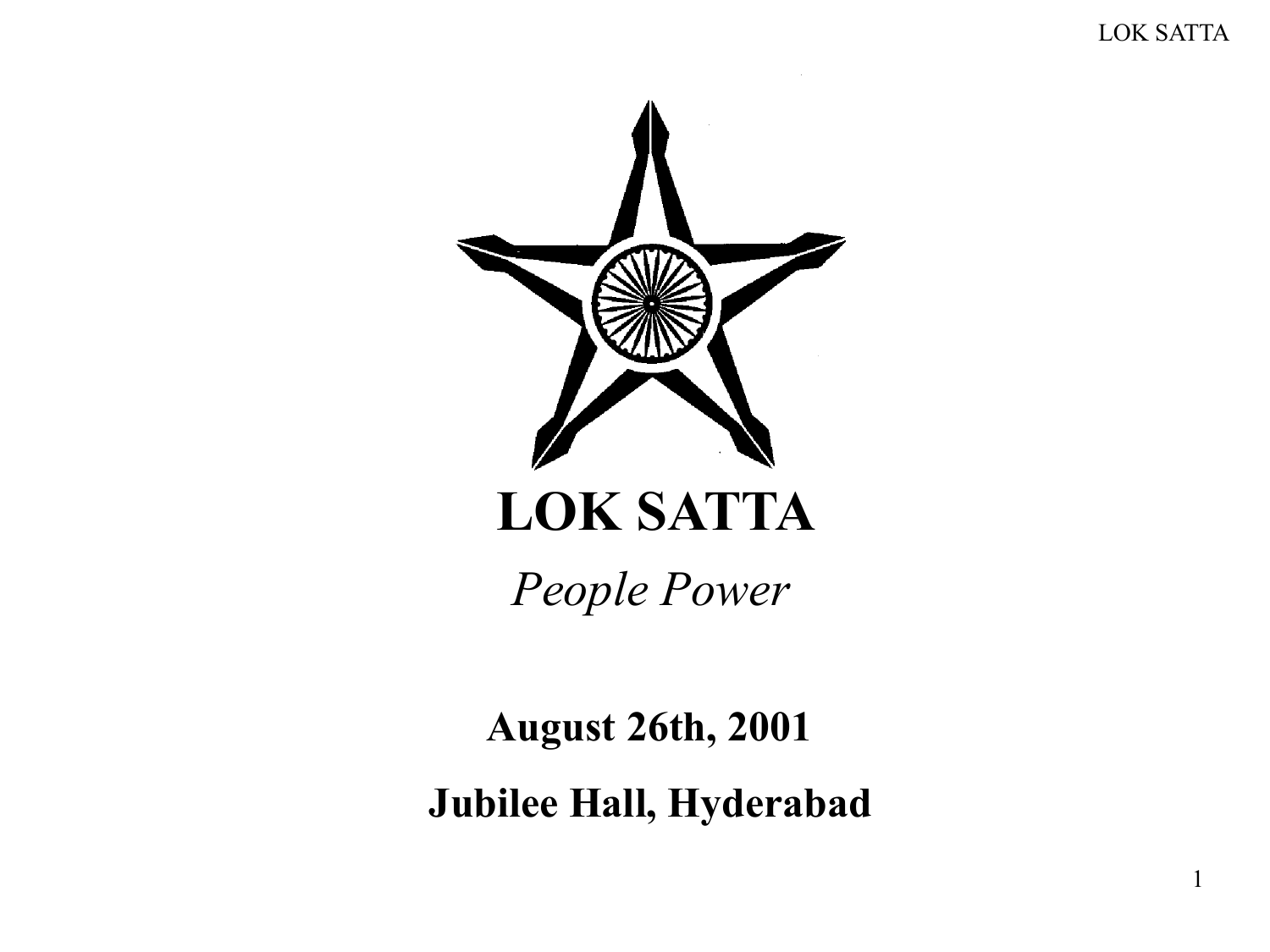### **Crisis**

• All pervasive corruption and failure of governance

## Resolution

- Electoral reforms
- Decentralization of power
- Judicial reforms
- Instruments of accountability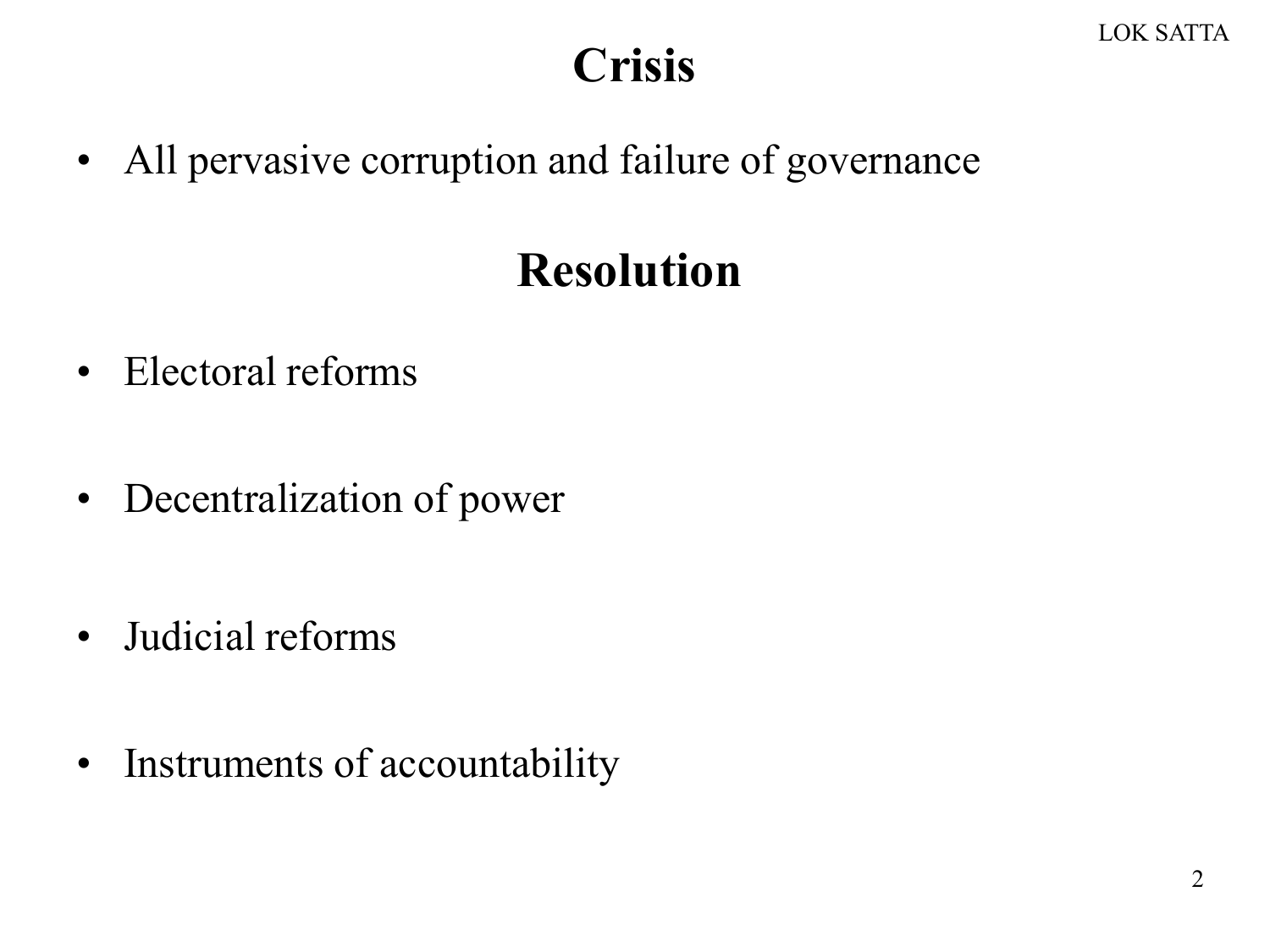# Instruments of Accountability

- Right to Information
- Citizen's Charters
- Local government empowerment
- Stakeholder empowerment
- Independent crime investigation
- Independent appointment of constitutional functionaries
- Independent and effective anti-corruption agency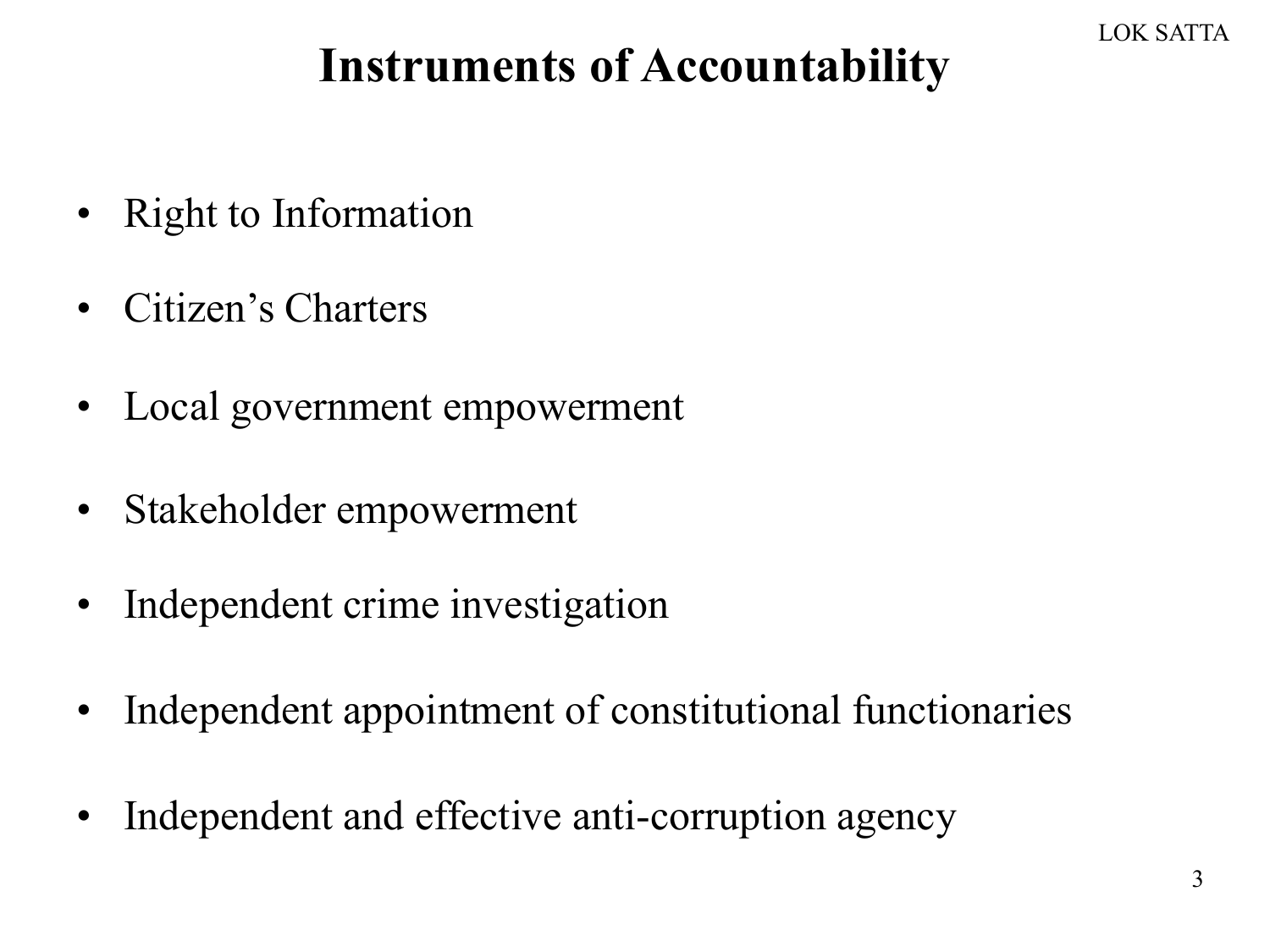## Legal Basis for this Right

Art. 19 (1) (a): "All citizens shall have this right to freedom of speech and expression"

- Art. 19(2) : Reasonable Restraints:
	- Security of the state
	- Friendly relations with foreign states
	- Public order, decency or morality
	- Contempt of court
	- Incitement to an offence
- Article 21 & 22: Right to Life & Liberty: Supreme Court extended this to cover Right to Information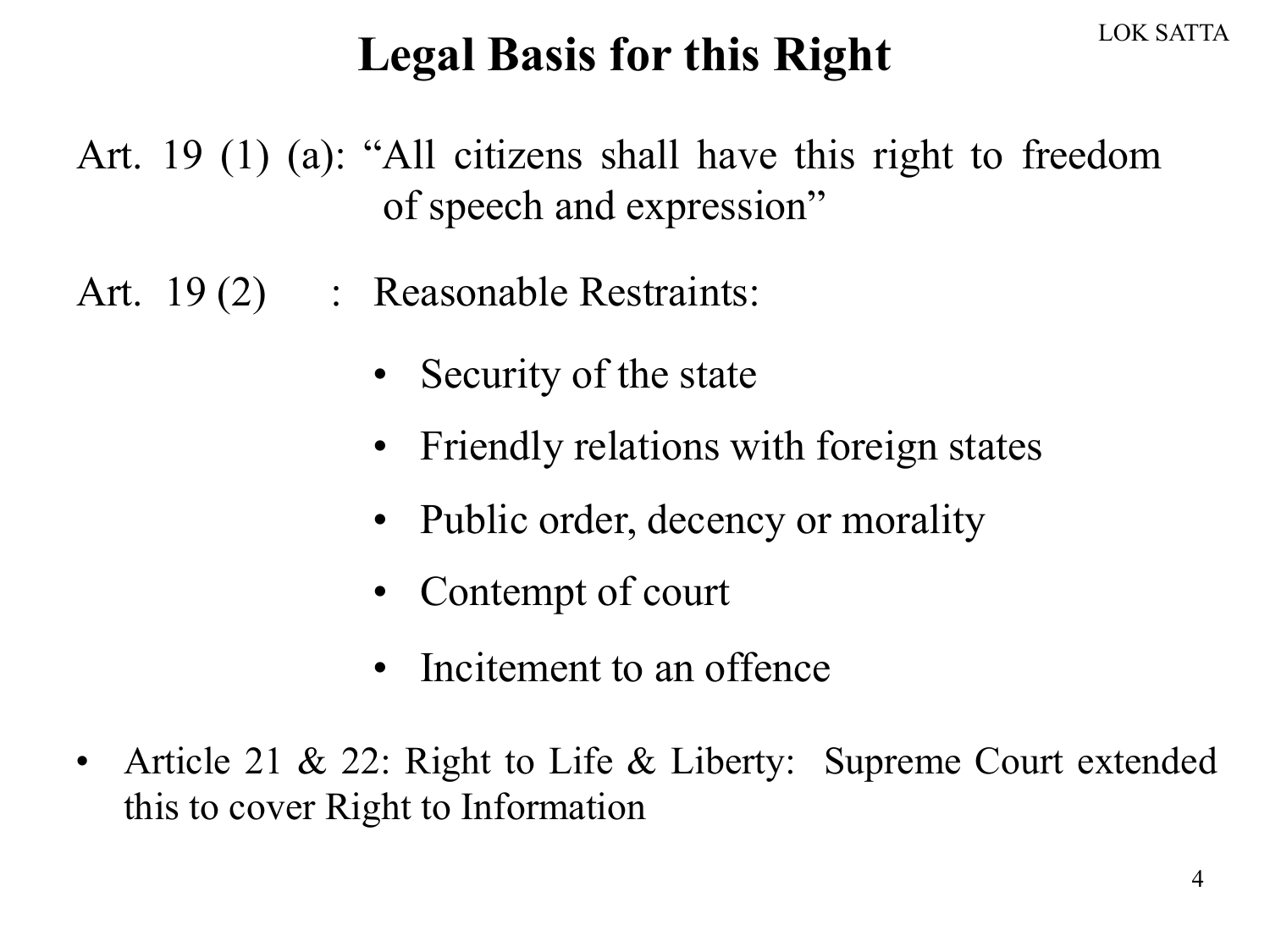#### Universal Declaration of Human Rights (UDHR)

#### Article 19:

"Everyone has a right to freedom of opinion and expression. This right includes freedom to hold opinions without interference and to seek, receive and impart information and ideas through any media and regardless of frontiers."

#### International Covenant on Civil and Political Rights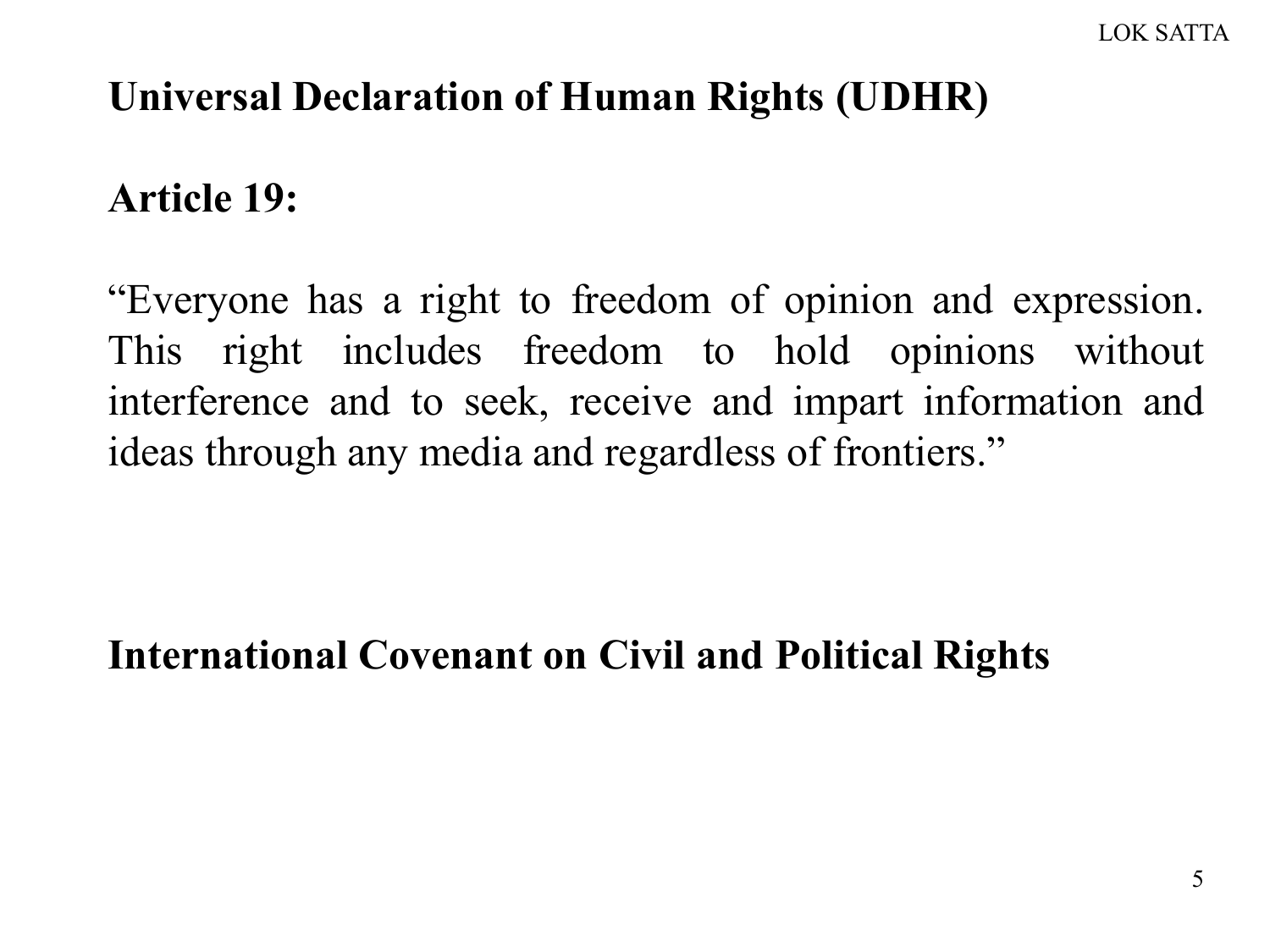#### Landmark Decisions of Supreme Court

• 1973 SC783 Bennet Coleman & Co. Vs Union of India

- 1975 SC865 State of UP Vs Raj Narain
- 1980s SP Gupta Vs Union of India

• 1989 Manubhai Shah Vs LIC of India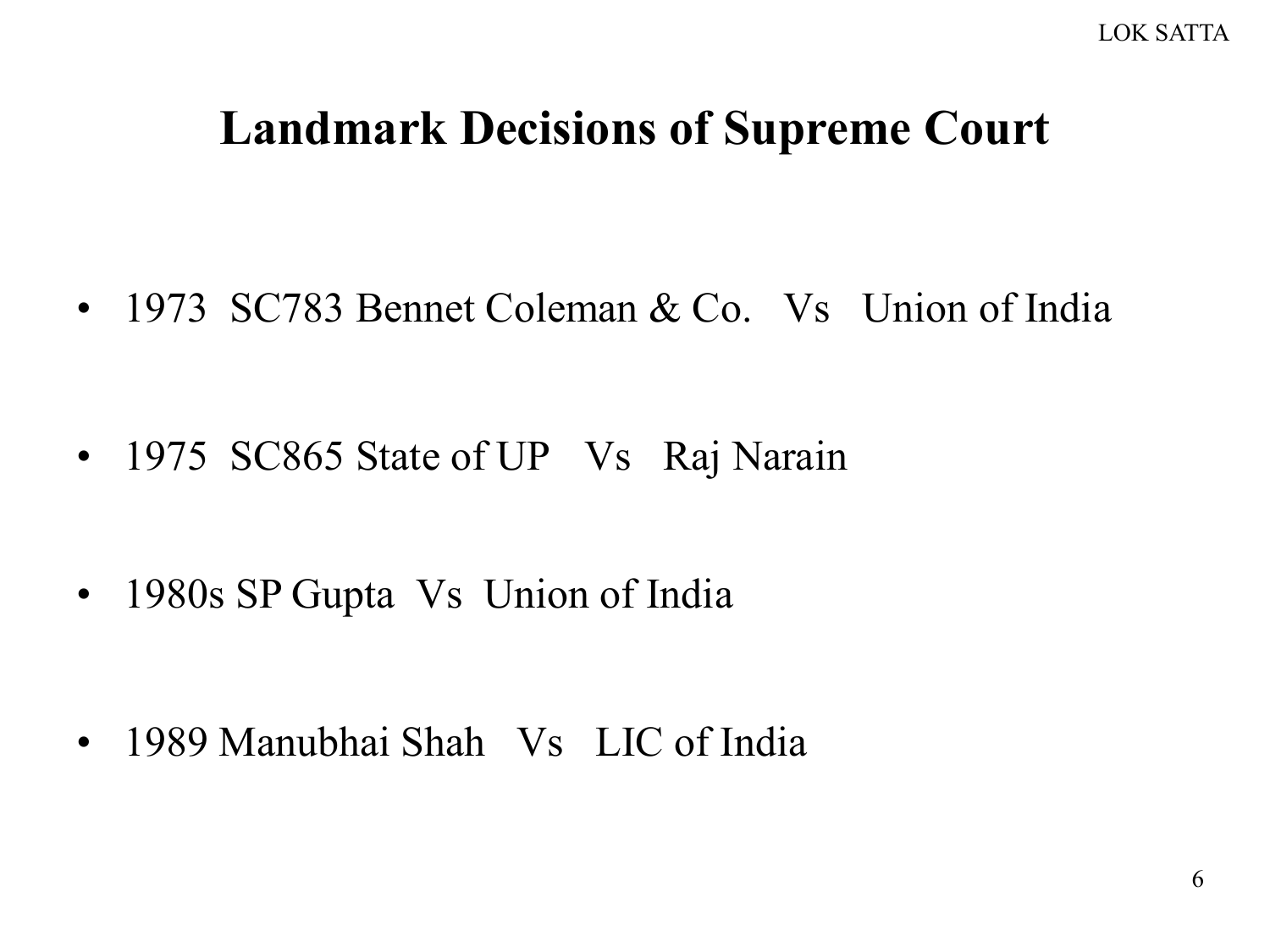# Right to Information in Developed Countries

- US  $-1966$
- Scandinavia 1970
- France  $-1978$
- Australia 1982
- New Zealand 1982
- Canada 1983
- Greece  $-1986$
- South Africa 1997
- Ireland  $-1998$
- United Kingdom 2001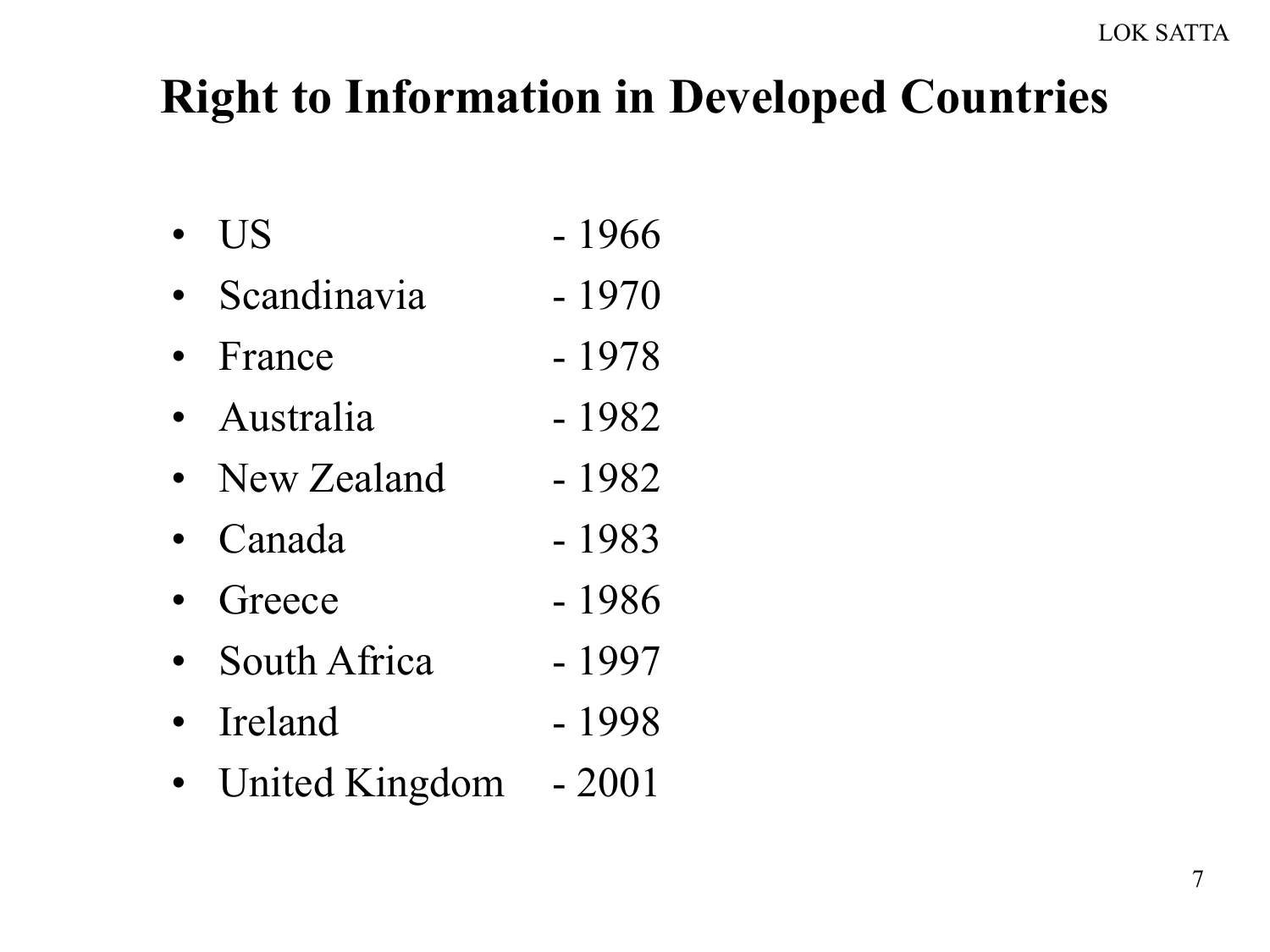#### Right to Information

Two facets to this:

• Right to have access to information

• Right to be informed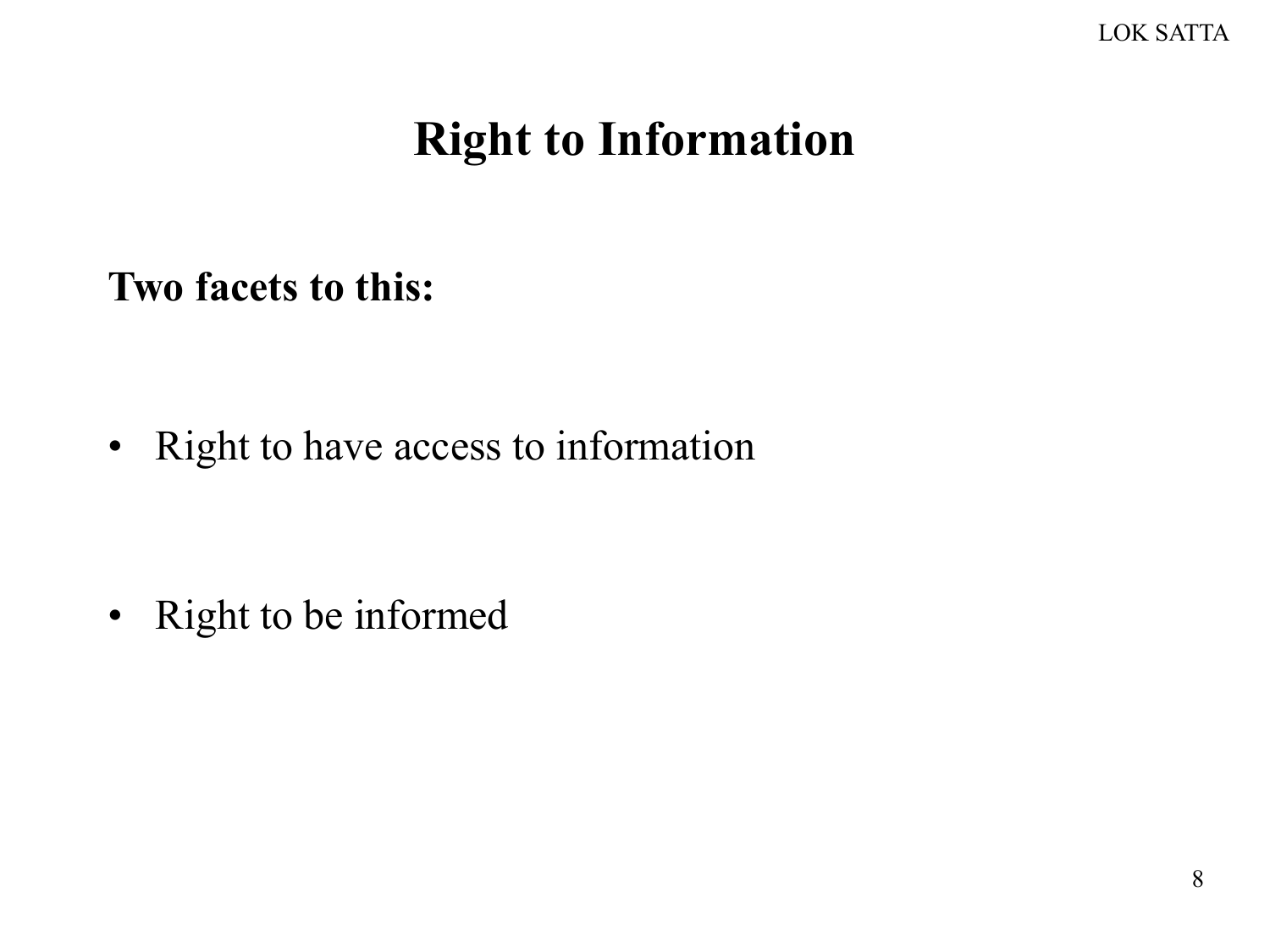### Information

- On all matters involving exercise of public authority
	- Public money & utilization

public works, target oriented schemes, beneficiaries, taxation, expenditure

- Laws and enforcement
- Policies and decisions eg: environmental impact of projects power purchase agreements
- Employees
- Delivery of services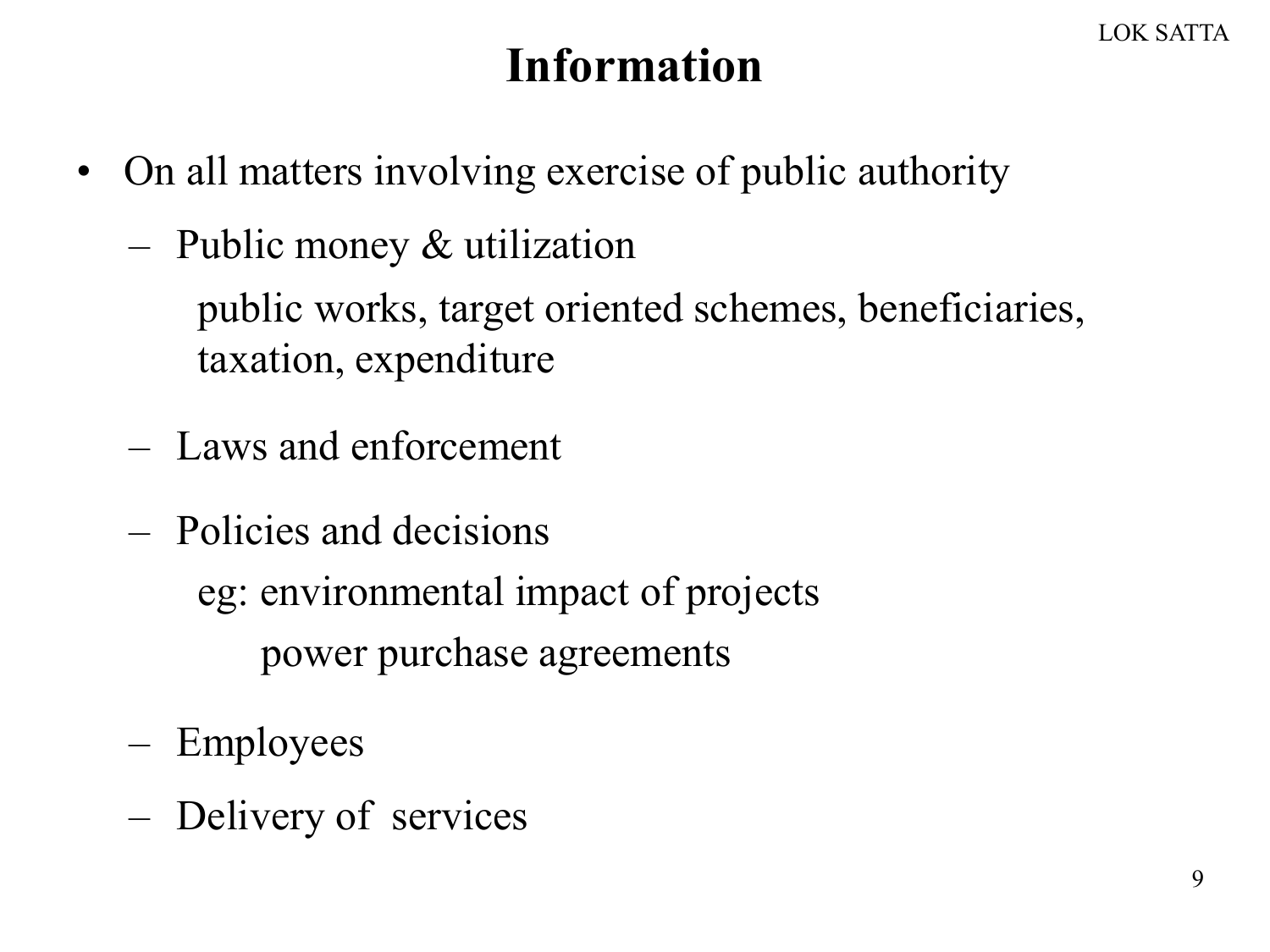# Key Requirements of RTI Law

- Realizable instrument
- Minimal specific exemptions
- Conformity with 19 (2) of the Constitution
- Simple procedures
- Wide dissemination
- Nominal or no charge
- Limited time-frame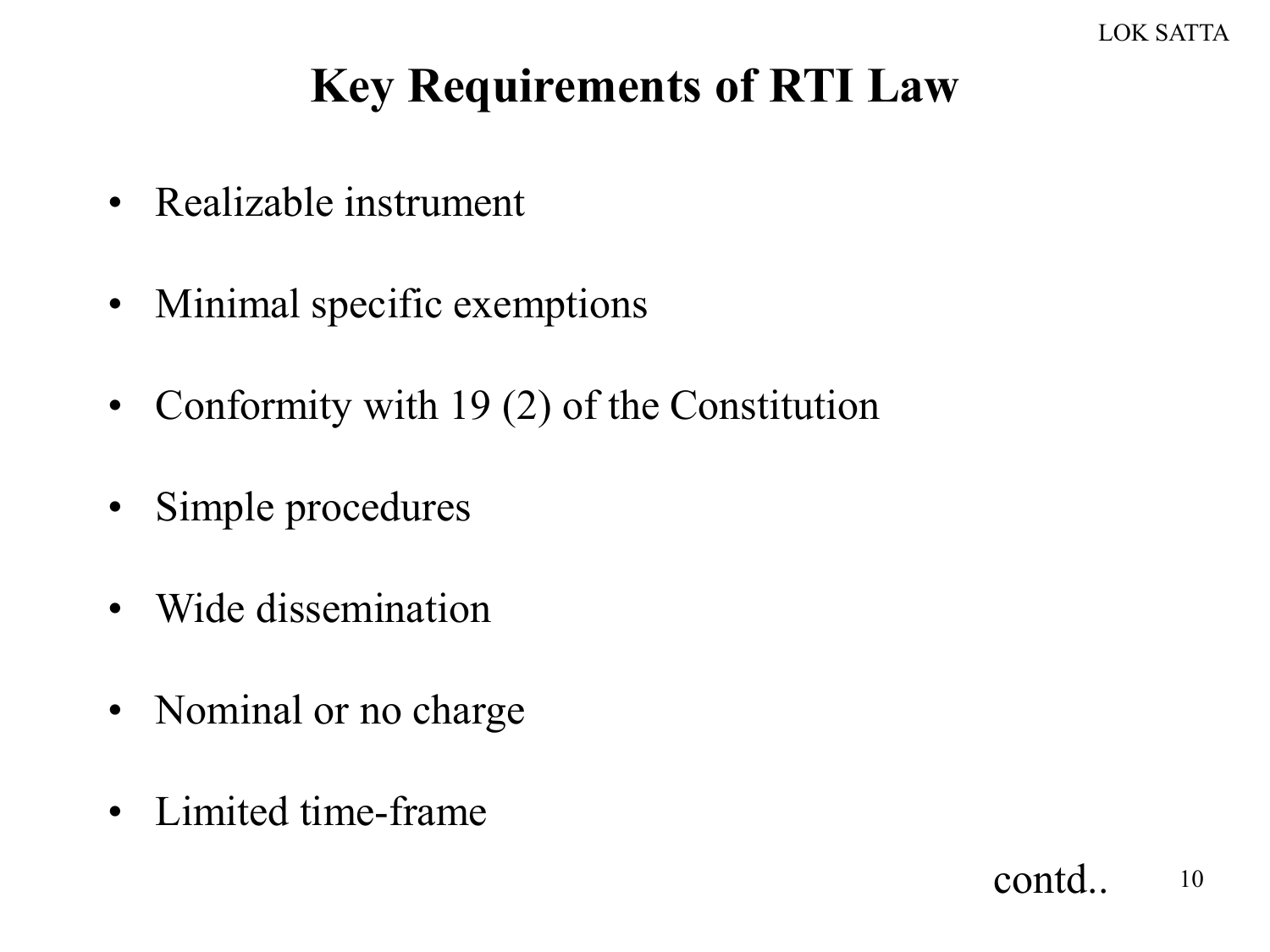contd..

# Key Requirements of RTI Law

- Specific provisions for emergencies (arrest etc)
- Suo moto disclosure
- Independent appeal
- Judicial remedy
- Strict penalties for violations
- Protection for public interest disclosure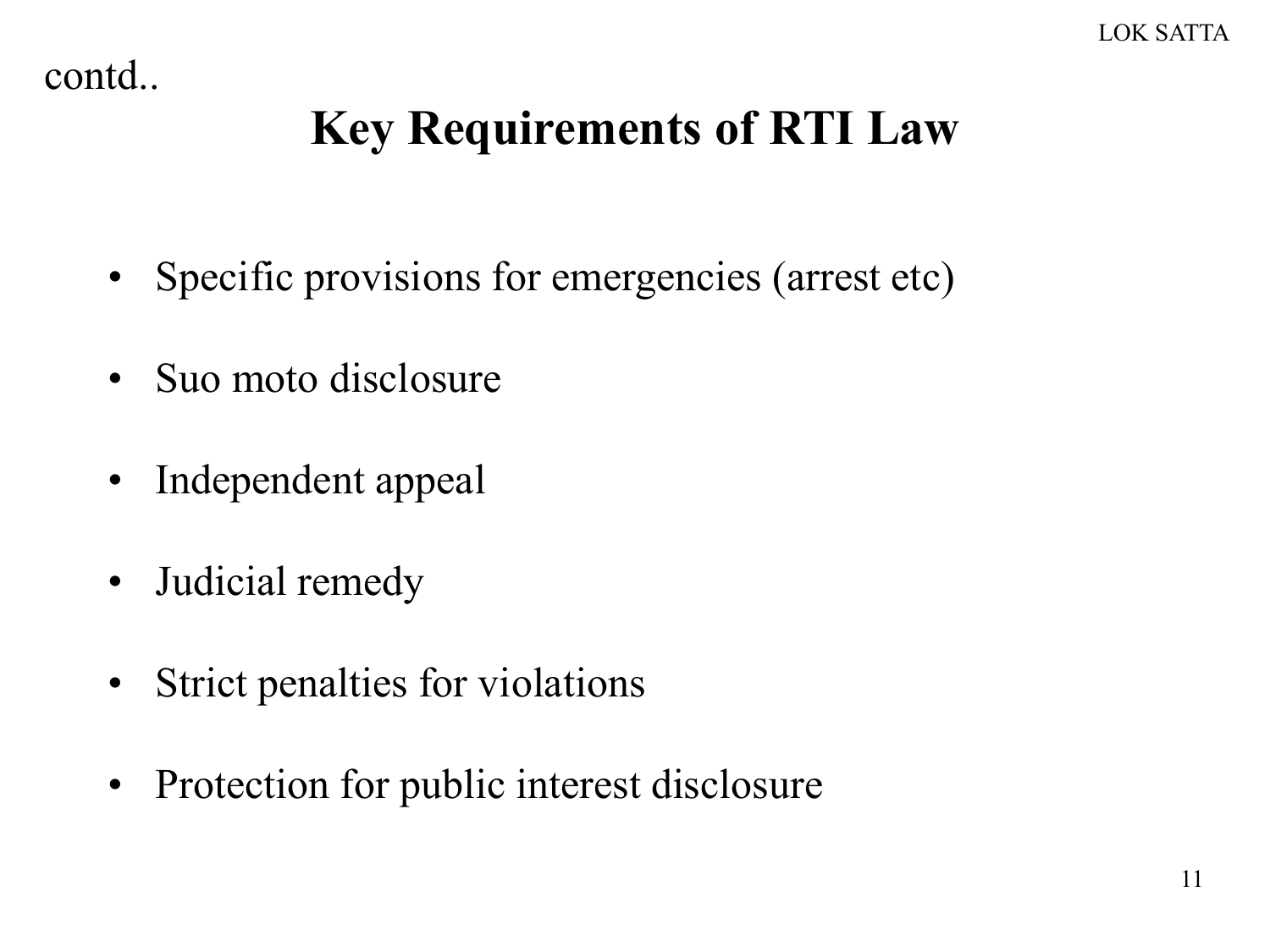# Indian Experience

#### Union:

- No legislation at the Union level
- Several drafts from different groups
- GOI draft pending

#### States:

- Goa 1997
- MP 1998 (awaiting president assent)
- Tamil Nadu 2000
- 
- 
- 
- Rajasthan 2000 (legislation introduced due to public pressure)
- Karnataka 2000
- Mahatashtra 2000
- -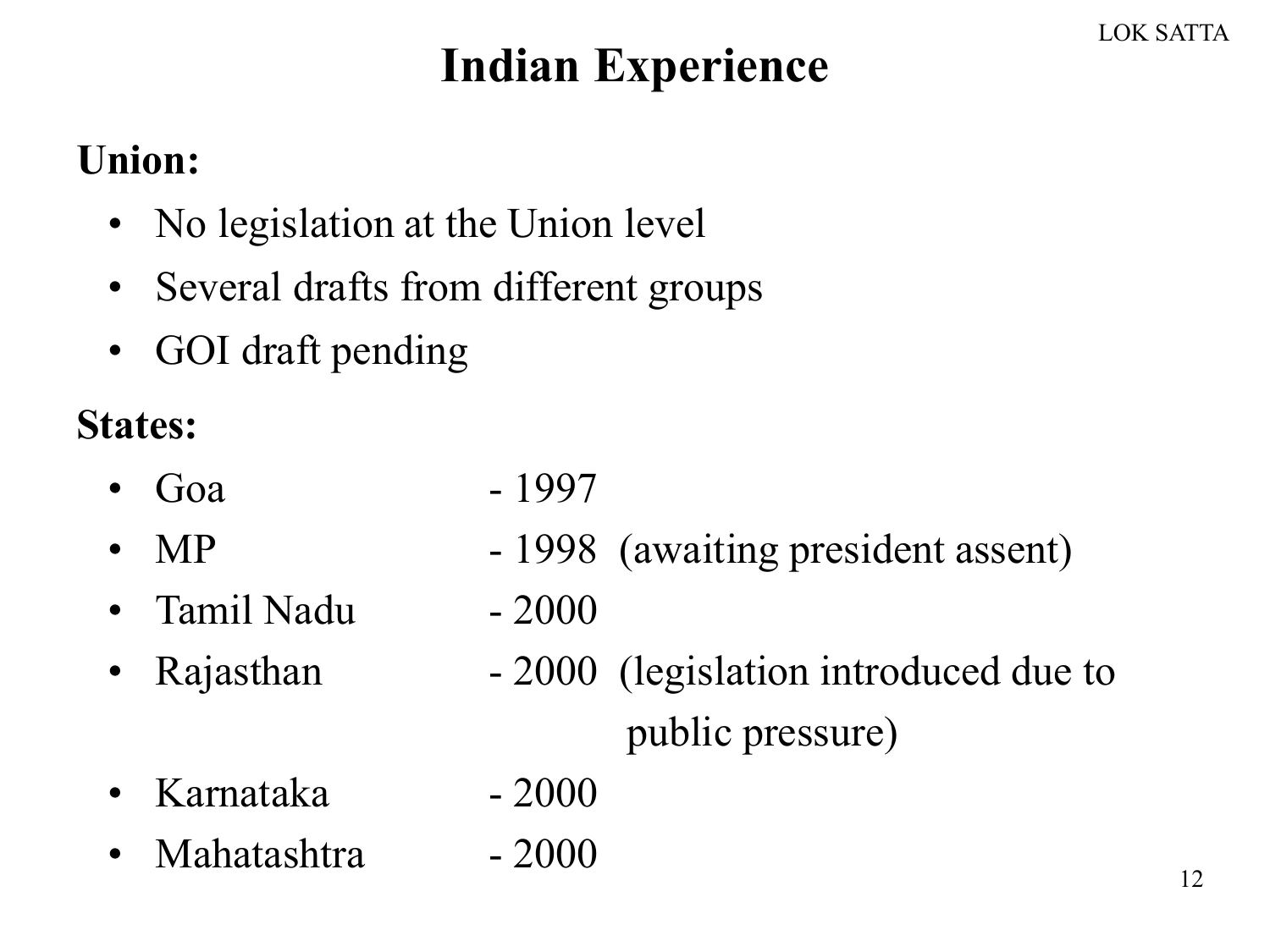### Features of Other Bills

TN & Maha : Too many exemptions TN, MP, Raj, Karn, Maha : No provision for urgent requests Goa, TN : No Suo Motu disclosure TN, MP : No independent appeal All states : Long time limits (30 days) TN, Maha : No penalties Goa, Maha : Regulatory agency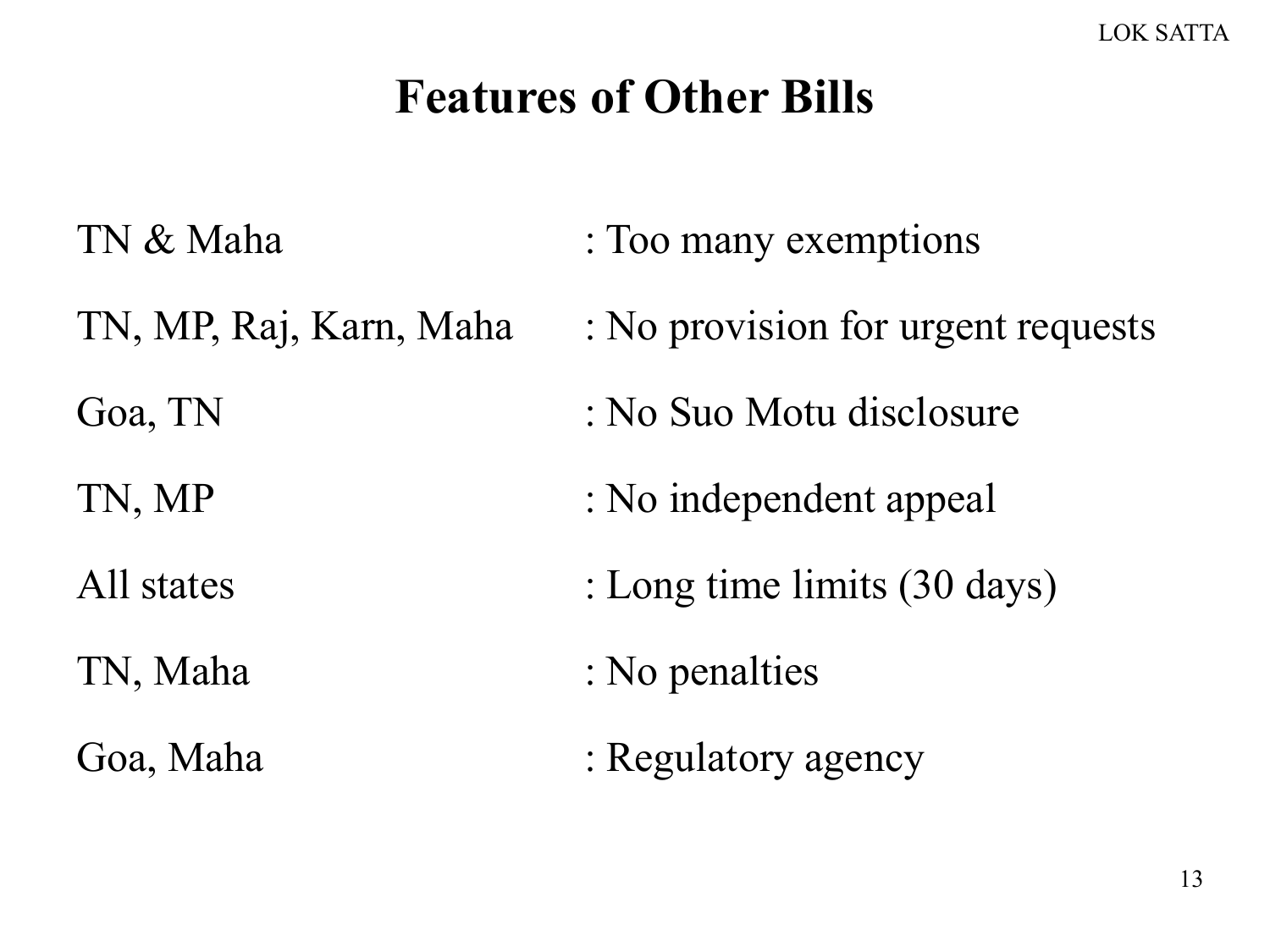# Defects of the GOI Bill

- Time frame too loose
- No independent appeal
- No penalty
- No whistleblowers' protection
- All information accessible to legislature not available to the people
- Omnibus exemptions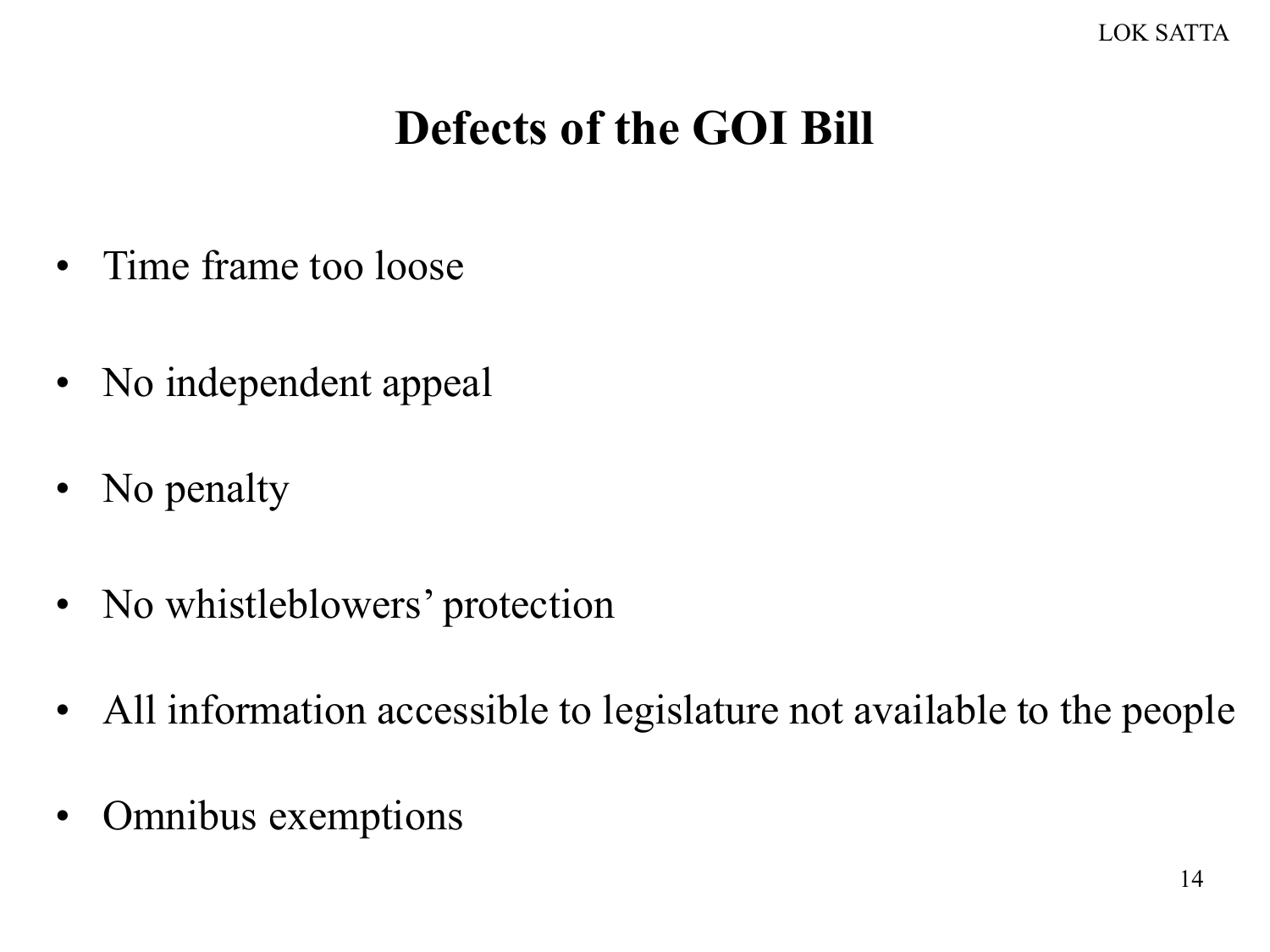# Key Features of LOK SATTA's Draft Bill

- Periodic reporting
- Proactive disclosure
- Reasonable time-frame
- Reasonable fee
- Automatic appeal
- Independent appellate process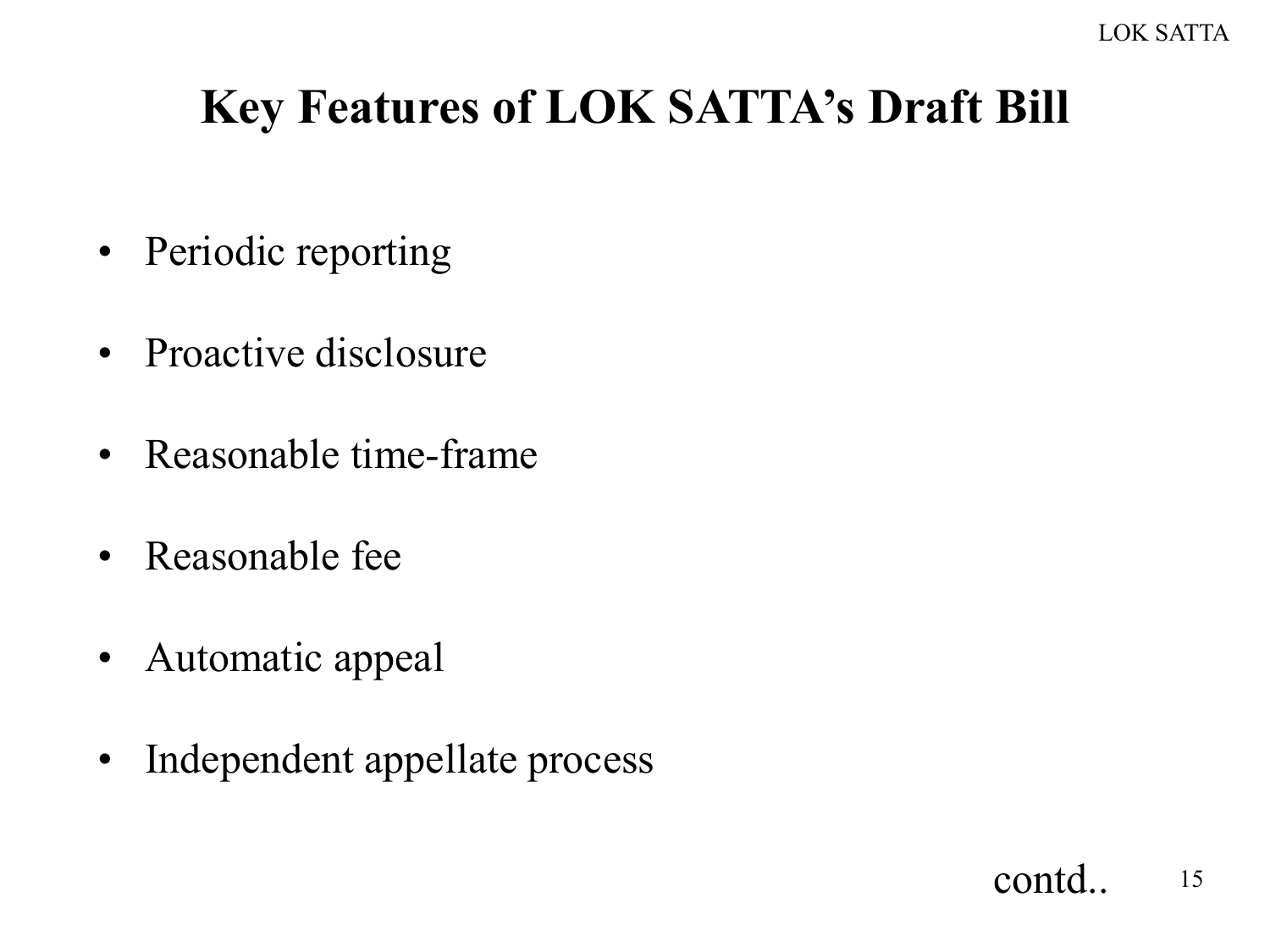contd..

# Key Features of LOK SATTA's Draft Bill

- Penalties for non-compliance
- Clearly defined minimum exemptions
- Access to all information available to the legislature
- Protection of public interest disclosures
- Strictly limited to-state subjects (List II of Seventh schedule)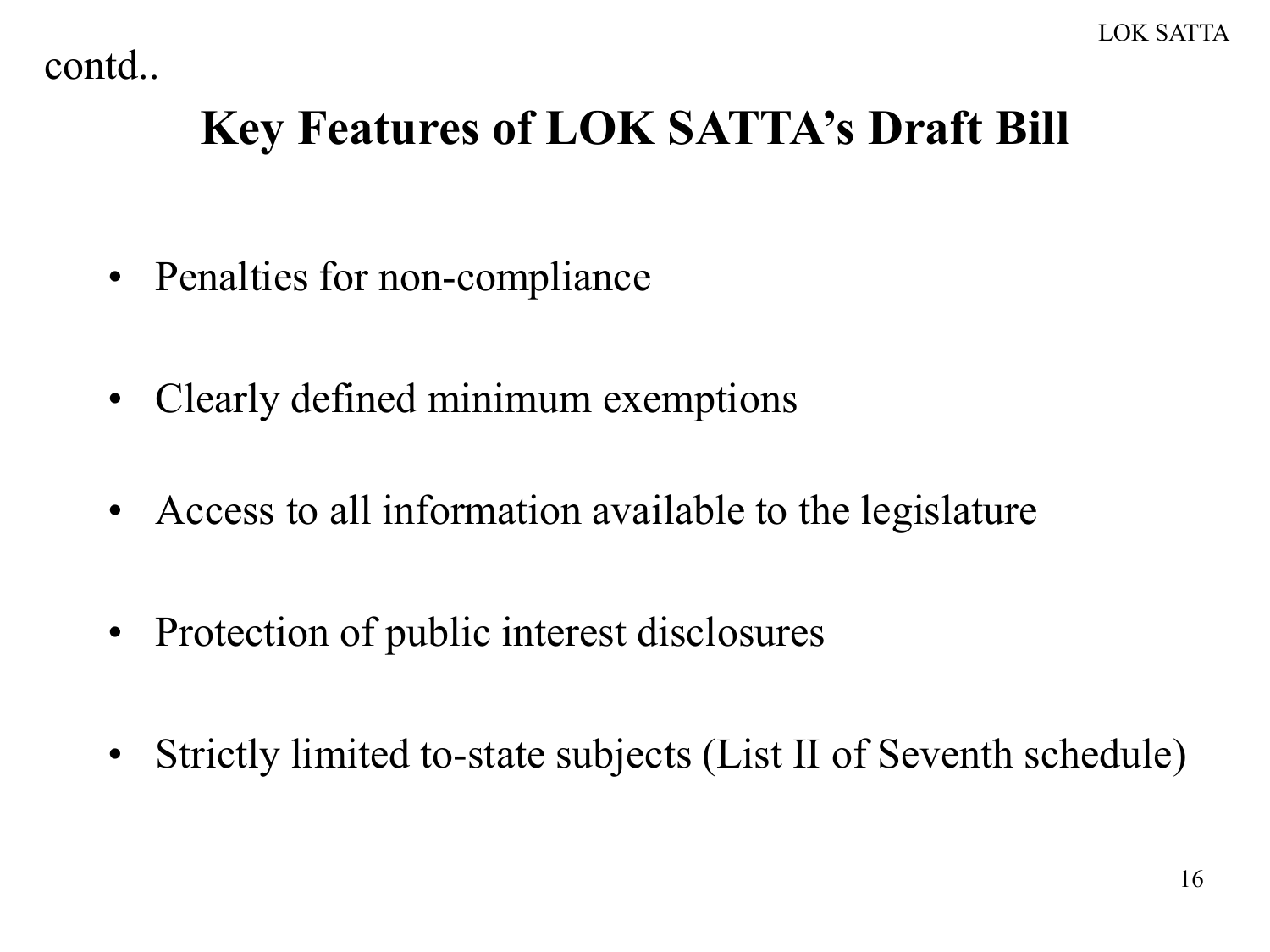### Action Plan

- Information on Legislators' assets and income
- Information on Legislators' criminal antecedents
- Monthly face-to-face programs in municipalities
- Information allocation of essential commodities shop-wise
- Transparent, uniform, simple system of property taxation
- Display of information on employees, expenditure, schemes and beneficiaries at each office